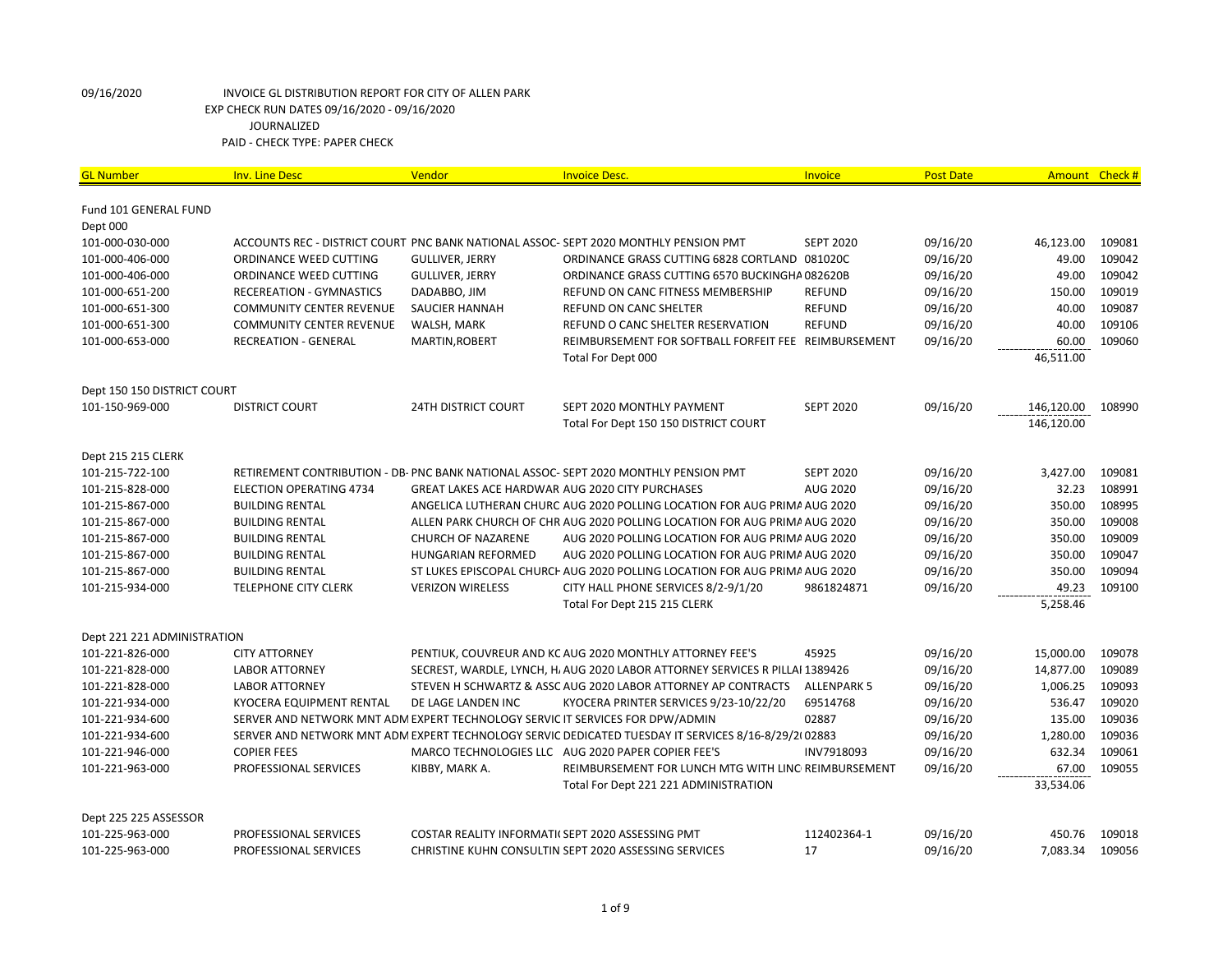| <b>GL Number</b>               | <b>Inv. Line Desc</b>                                       | Vendor                                          | <b>Invoice Desc.</b>                                                                 | Invoice          | <b>Post Date</b> | <b>Amount</b> | Check # |
|--------------------------------|-------------------------------------------------------------|-------------------------------------------------|--------------------------------------------------------------------------------------|------------------|------------------|---------------|---------|
|                                |                                                             |                                                 | Total For Dept 225 225 ASSESSOR                                                      |                  |                  | 7,534.10      |         |
| Dept 263 263 CITY HALL         |                                                             |                                                 |                                                                                      |                  |                  |               |         |
| 101-263-853-000                | <b>TELEPHONE BOB GRAHAM</b>                                 | <b>VERIZON WIRELESS</b>                         | CITY HALL PHONE SERVICES 8/2-9/1/20                                                  | 9861824871       | 09/16/20         | 49.92         | 109100  |
| 101-263-920-000                | UTILITIES-15915 SOUTHFIELD                                  | <b>DTE ENERGY</b>                               | ELECTRIC SERVICES 8/8-9/4/20                                                         | 09162020         | 09/16/20         | 8,682.58      | 109031  |
| 101-263-931-000                | <b>BUILDING MAINTENANCE 4769</b>                            |                                                 | GREAT LAKES ACE HARDWAR AUG 2020 CITY PURCHASES                                      | AUG 2020         | 09/16/20         | 543.98        | 108991  |
| 101-263-931-000                | BUILDING MAINTENANCE CITY HAI CINTAS CORPORATION-300        |                                                 | RUG SERVICES FOR CITY HALL & POLICE DEPT                                             | 4060789807       | 09/16/20         | 135.93        | 109010  |
| 101-263-931-000                | <b>BUILDING MAINTENANCE CITY HAI CINTAS CORPORATION-300</b> |                                                 | RUG SERVICES FOR CITY HALL & POLICE DEPT 9 4061464430                                |                  | 09/16/20         | 135.93        | 109010  |
| 101-263-931-000                | <b>BUILDING MAINTENANCE</b>                                 | <b>HINCKLEY SPRINGS</b>                         | FILTRATION SYSTEM RENTAL                                                             | 17305203091120   | 09/16/20         | 24.95         | 109046  |
| 101-263-931-000                | <b>BUILDING MAINTENANCE</b>                                 |                                                 | KENCO FIRE EQUIPMENT, INC ANNUAL INSPECTIONS FOR CITY HALL & POLICE 200827-2         |                  | 09/16/20         | 30.00         | 109053  |
| 101-263-931-000                | <b>BUILDING MAINTENANCE</b>                                 | <b>VETERANS CLEANING</b>                        | AUG 2020 DPW CLEANING SERVICES                                                       | 20-2608          | 09/16/20         | 1,375.00      | 109103  |
| 101-263-931-000                | <b>BUILDING MAINTENANCE</b>                                 | <b>VETERANS CLEANING</b>                        | AUG 2020 CITY HALL CLEANING SERVICES                                                 | 20-1008          | 09/16/20         | 2,450.00      | 109103  |
|                                |                                                             |                                                 | Total For Dept 263 263 CITY HALL                                                     |                  |                  | 13,428.29     |         |
| Dept 305 305 POLICE DEPARTMENT |                                                             |                                                 |                                                                                      |                  |                  |               |         |
| 101-305-722-100                |                                                             |                                                 | RETIREMENT CONTRIBUTION - DB- PNC BANK NATIONAL ASSOC- SEPT 2020 MONTHLY PENSION PMT | <b>SEPT 2020</b> | 09/16/20         | 84,391.00     | 109081  |
| 101-305-805-000                | <b>VEHICLE TOWING</b>                                       | <b>CITY TOWING</b>                              | 34 VEHICLES, 4 PERSONAL TOWED 8/16-8/31/218/16-8/31/20                               |                  | 09/16/20         | 5,675.00      | 109012  |
| 101-305-931-000                | <b>BUILDING MAINTENANCE</b>                                 |                                                 | KENCO FIRE EQUIPMENT, INC ANNUAL INSPECTIONS FOR CITY HALL & POLICE 200827-2         |                  | 09/16/20         | 30.00         | 109053  |
| 101-305-931-000                | <b>BUILDING MAINTENANCE</b>                                 |                                                 | NATIONWIDE CONSTRUCTION FENCE REPAIR FOR POLICE COURT YARD                           | 2032857          | 09/16/20         | 375.00        | 109071  |
| 101-305-934-500                | <b>COMPUTER BREAK-FIX POLICE</b>                            |                                                 | EXPERT TECHNOLOGY SERVIC COMPUTER SERVICES FOR POLICE DEPT                           | 02888            | 09/16/20         | 720.00        | 109036  |
| 101-305-939-000                | <b>VEHICLE MAINTENANCE</b>                                  | BAKER'S GAS & WELDING SUI CYLINDER RENTAL       |                                                                                      | 09233823         | 09/16/20         | 27.57         | 108997  |
| 101-305-939-000                | <b>VEHICLE MAINTENANCE</b>                                  | <b>GLENDALE AUTO VALUE</b>                      | <b>CREDIT RTN PROD FROM INV 194032</b>                                               | CM359-195026     | 09/16/20         | (167.98)      | 109040  |
| 101-305-939-000                | <b>VEHICLE MAINTENANCE</b>                                  | <b>GLENDALE AUTO VALUE</b>                      | <b>PARTS</b>                                                                         | 359-195725       | 09/16/20         | 26.19         | 109040  |
| 101-305-939-000                | <b>VEHICLE MAINTENANCE</b>                                  |                                                 | TINT PRO WINDOW TINTING WINDOW TINT ON 2009 BLK ESCAPE POLICE DE 8648                |                  | 09/16/20         | 269.00        | 109097  |
| 101-305-939-000                | <b>VEHICLE MAINTENANCE</b>                                  | <b>VILLAGE FORD</b>                             | <b>PARTS</b>                                                                         | 453454           | 09/16/20         | 58.82         | 109104  |
| 101-305-939-000                | <b>VEHICLE MAINTENANCE</b>                                  | <b>VILLAGE FORD</b>                             | <b>PARTS</b>                                                                         | 474360           | 09/16/20         | 77.35         | 109104  |
|                                |                                                             |                                                 | Total For Dept 305 305 POLICE DEPARTMENT                                             |                  |                  | 91,481.95     |         |
| Dept 340 340 FIRE DEPARTMENT   |                                                             |                                                 |                                                                                      |                  |                  |               |         |
| 101-340-722-100                |                                                             |                                                 | RETIREMENT CONTRIBUTION - DB PNC BANK NATIONAL ASSOC- SEPT 2020 MONTHLY PENSION PMT  | <b>SEPT 2020</b> | 09/16/20         | 56,260.00     | 109081  |
| 101-340-757-000                | <b>OPERATING SUPPLIES 4799</b>                              |                                                 | GREAT LAKES ACE HARDWAR AUG 2020 CITY PURCHASES                                      | AUG 2020         | 09/16/20         | 4.36          | 108991  |
| 101-340-757-500                | <b>RESCUE SUPPLIES</b>                                      | J & B MEDICAL SUPPLY, INC. FIRE RESCUE SUPPLIES |                                                                                      | 6632810          | 09/16/20         | 713.28        | 109048  |
| 101-340-853-000                | <b>TELEPHONE</b>                                            | <b>COMCAST</b>                                  | FIRE PHONE SERVICES 9/6-10/5/20                                                      | 8529101680173474 | 09/16/20         | 264.85        | 109013  |
| 101-340-853-000                | <b>TELEPHONE ED CANN</b>                                    | <b>VERIZON WIRELESS</b>                         | CITY HALL PHONE SERVICES 8/2-9/1/20                                                  | 9861824871       | 09/16/20         | 145.88        | 109100  |
| 101-340-920-000                | UTILITIES- 6730 ROOSEVELT                                   | <b>DTE ENERGY</b>                               | ELECTRIC SERVICES 8/8-9/4/20                                                         | 09162020         | 09/16/20         | 2,145.04      | 109031  |
| 101-340-931-000                | <b>BUILDING MAINTENANCE</b>                                 | LOWE'S                                          | AUG 2020 CITY PURCHASES                                                              | AUG 2020         | 09/16/20         | 59.28         | 109058  |
| 101-340-939-000                | <b>VEHICLE MAINTENANCE</b>                                  | BAKER'S GAS & WELDING SUI CYLINDER RENTAL       |                                                                                      | 09233823         | 09/16/20         | 27.57         | 108997  |
| 101-340-939-000                | <b>VEHICLE MAINTENANCE</b>                                  |                                                 | CERTIFIED ALIGNMENT & SUS SERVICES AND PARTS ON TRACTOR                              | W59510           | 09/16/20         | 260.94        | 109007  |
| 101-340-939-000                | <b>VEHICLE MAINTENANCE</b>                                  | <b>GLENDALE AUTO VALUE</b>                      | <b>PARTS</b>                                                                         | 359-195301       | 09/16/20         | 765.18        | 109040  |
| 101-340-939-000                | <b>VEHICLE MAINTENANCE</b>                                  | <b>GRAINGER</b>                                 | <b>PARTS</b>                                                                         | 9628793607       | 09/16/20         | 60.08         | 109041  |
| 101-340-939-000                | <b>VEHICLE MAINTENANCE</b>                                  | LAKESHORE UTILITY TRAILER PARTS                 |                                                                                      | 01P11793         | 09/16/20         | 90.44         | 109057  |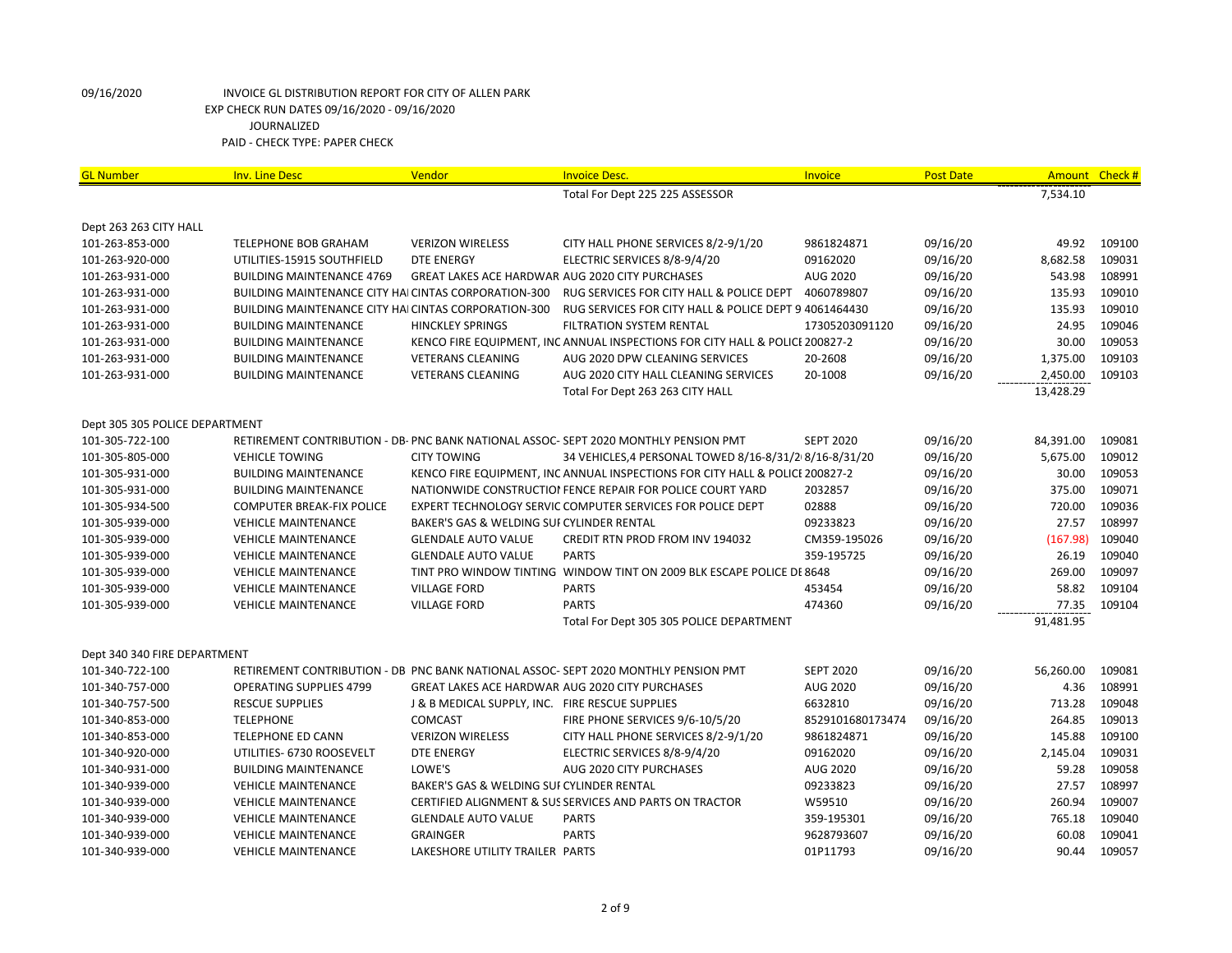| <b>GL Number</b>                          | <b>Inv. Line Desc</b>                                                       | Vendor                                                 | <b>Invoice Desc.</b>                                                                 | <b>Invoice</b>   | <b>Post Date</b> | Amount Check # |        |
|-------------------------------------------|-----------------------------------------------------------------------------|--------------------------------------------------------|--------------------------------------------------------------------------------------|------------------|------------------|----------------|--------|
| 101-340-958-000                           | <b>MEMBERSHIP &amp; DUES</b>                                                | <b>STATE OF MICHIGAN</b>                               | QUANLITY ASSURANCE ASSESSMENT FIRE DEPT 491-383313                                   |                  | 09/16/20         | 425.88         | 109092 |
|                                           |                                                                             |                                                        | Total For Dept 340 340 FIRE DEPARTMENT                                               |                  |                  | 61,222.78      |        |
|                                           |                                                                             |                                                        |                                                                                      |                  |                  |                |        |
| Dept 445 445 DEPARTMENT OF PUBLIC SERVICE |                                                                             |                                                        |                                                                                      |                  |                  |                |        |
| 101-445-722-100                           |                                                                             |                                                        | RETIREMENT CONTRIBUTION - DB- PNC BANK NATIONAL ASSOC- SEPT 2020 MONTHLY PENSION PMT | <b>SEPT 2020</b> | 09/16/20         | 14,000.00      | 109081 |
| 101-445-751-000                           | <b>GASOLINE</b>                                                             | <b>CORRIGAN OIL CO</b>                                 | <b>SUPPLIES</b>                                                                      | 7111170-IN       | 09/16/20         | 5,045.13       | 109017 |
| 101-445-751-000                           | <b>GASOLINE</b>                                                             | PETTY CASH - D.P.S.                                    | REIMBURSEMENT FOR DPS PETTY CASH                                                     | REIMBURSEMENT    | 09/16/20         | 40.00          | 109079 |
| 101-445-757-000                           | <b>OPERATING SUPPLIES 4739</b>                                              | GREAT LAKES ACE HARDWAR AUG 2020 CITY PURCHASES        |                                                                                      | <b>AUG 2020</b>  | 09/16/20         | 118.28         | 108991 |
| 101-445-757-000                           | <b>OPERATING SUPPLIES</b>                                                   | LOWE'S                                                 | AUG 2020 CITY PURCHASES                                                              | AUG 2020         | 09/16/20         | 177.95         | 109058 |
| 101-445-853-000                           | TELEPHONE ROY SHIPMAN NEW P VERIZON WIRELESS                                |                                                        | CITY HALL PHONE SERVICES 8/2-9/1/20                                                  | 9861824871       | 09/16/20         | 851.85         | 109100 |
| 101-445-920-000                           | UTILITIES- 6450 ALLEN RD                                                    | <b>DTE ENERGY</b>                                      | ELECTRIC SERVICES 8/8-9/4/20                                                         | 09162020         | 09/16/20         | 754.38         | 109031 |
| 101-445-926-000                           | UTILITES 16430 ECORSE                                                       | <b>DTE ENERGY</b>                                      | ELECTRIC SERVICES 8/8-9/4/20                                                         | 09162020         | 09/16/20         | 146.64         | 109031 |
| 101-445-926-000                           | STREET LIGHTING- 15501 PHILOMI DTE ENERGY                                   |                                                        | STREETLIGHTS 7/25-9/2/20                                                             | 09162020         | 09/16/20         | 17,833.78      | 109033 |
| 101-445-931-000                           | CREDIT SALES TAX DOUG MOORE LOWE'S                                          |                                                        | AUG 2020 CITY PURCHASES                                                              | AUG 2020         | 09/16/20         | 85.49          | 109058 |
| 101-445-934-500                           | <b>COMPUTER BREAK-FIX DPS</b>                                               |                                                        | EXPERT TECHNOLOGY SERVIC IT SERVICES FOR DPW/ADMIN                                   | 02887            | 09/16/20         | 90.00          | 109036 |
| 101-445-939-000                           | <b>VEHICLE MAINTENANCE</b>                                                  | BAKER'S GAS & WELDING SUI CYLINDER RENTAL              |                                                                                      | 09233823         | 09/16/20         | 27.57          | 108997 |
| 101-445-939-000                           | <b>VEHICLE MAINTENANCE</b>                                                  | <b>GLENDALE AUTO VALUE</b>                             | <b>PARTS</b>                                                                         | 359-195319       | 09/16/20         | 86.36          | 109040 |
| 101-445-939-000                           | <b>VEHICLE MAINTENANCE</b>                                                  | <b>GLENDALE AUTO VALUE</b>                             | PARTS FOR 2003 FORD F550                                                             | 359-196016       | 09/16/20         | 258.27         | 109040 |
| 101-445-939-000                           | <b>VEHICLE MAINTENANCE</b>                                                  | <b>GRAINGER</b>                                        | <b>PARTS</b>                                                                         | 9628793607       | 09/16/20         | 357.50         | 109041 |
| 101-445-939-000                           | <b>VEHICLE MAINTENANCE</b>                                                  | <b>J &amp; R TRACTOR, LLC</b>                          | <b>PARTS</b>                                                                         | 100066           | 09/16/20         | 658.40         | 109049 |
| 101-445-939-000                           | <b>VEHICLE MAINTENANCE</b>                                                  | ROWLEY BROTHERS INC.                                   | <b>PARTS</b>                                                                         | 2255613-00       | 09/16/20         | 217.40         | 109086 |
| 101-445-939-000                           | <b>VEHICLE MAINTENANCE</b>                                                  | POMP'S TIRE SERVICE INC                                | <b>PARTS &amp; SERVICE</b>                                                           | 1470011689       | 09/16/20         | 555.94         | 109105 |
| 101-445-939-000                           | <b>VEHICLE MAINTENANCE</b>                                                  | <b>WOLVERINE TRUCK SALES IN PARTS</b>                  |                                                                                      | 120322           | 09/16/20         | 29.08          | 109111 |
| 101-445-962-000                           | <b>MISCELLANEOUS</b>                                                        |                                                        | COMPREHENSIVE TESTING SC EMP LAB TEST 3RD QUARTER                                    | 2804             | 09/16/20         | 532.50         | 109014 |
| 101-445-962-000                           | <b>MISCELLANEOUS</b>                                                        |                                                        | COMPREHENSIVE TESTING SC EMPLOYEE TEST FOLLOW UP 3RD QUARTER                         | 2808             | 09/16/20         | 212.00         | 109014 |
|                                           |                                                                             |                                                        | Total For Dept 445 445 DEPARTMENT OF PUBLIC SERVICE                                  |                  |                  | 42,078.52      |        |
|                                           |                                                                             |                                                        |                                                                                      |                  |                  |                |        |
| Dept 707 707 PARKS & REC                  |                                                                             |                                                        |                                                                                      |                  |                  |                |        |
| 101-707-757-000                           | <b>OPERATING SUPPLIES</b>                                                   | PARK ATHLETIC SUPPLY                                   | <b>GAME SOFTBALLS P&amp;R</b>                                                        | 183454           | 09/16/20         | 600.00         | 109077 |
| 101-707-783-000                           | <b>PARK SUPPLIES 4768</b>                                                   | <b>GREAT LAKES ACE HARDWAR AUG 2020 CITY PURCHASES</b> |                                                                                      | <b>AUG 2020</b>  | 09/16/20         | 174.52         | 108991 |
| 101-707-784-000                           | PARK SERVICES 4750                                                          | GREAT LAKES ACE HARDWAR AUG 2020 CITY PURCHASES        |                                                                                      | AUG 2020         | 09/16/20         | 91.17          | 108991 |
| 101-707-784-000                           | <b>GULLY SHACK</b>                                                          | <b>VERIZON WIRELESS</b>                                | CITY HALL PHONE SERVICES 8/2-9/1/20                                                  | 9861824871       | 09/16/20         | 120.29         | 109100 |
| 101-707-816-000                           | PROF. SERV. - OTHER                                                         |                                                        | TRENDSET COMMUNICATION AUG 2020 TSUNAMI CAMERA FOR MILLWORK {1720                    |                  | 09/16/20         | 1,400.00       | 109098 |
| 101-707-816-000                           | PROF. SERV. - OTHER                                                         |                                                        | TRENDSET COMMUNICATION SEPT 2020 TSUNAMI CAMERA SERVICES MILLW 1721                  |                  | 09/16/20         | 1,400.00       | 109098 |
| 101-707-920-000                           | UTILITIES 6295 WINONA                                                       | <b>DTE ENERGY</b>                                      | ELECTRIC SERVICES 8/8-9/4/20                                                         | 09162020         | 09/16/20         | 273.75         | 109031 |
| 101-707-925-800                           | <b>SMART TRANS 1 PAT</b>                                                    | <b>VERIZON WIRELESS</b>                                | CITY HALL PHONE SERVICES 8/2-9/1/20                                                  | 9861824871       | 09/16/20         | 392.18         | 109100 |
| 101-707-939-000                           | <b>VEHICLE MAINTENANCE</b>                                                  | BAKER'S GAS & WELDING SUI CYLINDER RENTAL              |                                                                                      | 09233823         | 09/16/20         | 27.57          | 108997 |
| 101-707-939-000                           | <b>VEHICLE MAINTENANCE</b>                                                  | WILLIAM F. SELL & SON                                  | <b>PARTS</b>                                                                         | 393948           | 09/16/20         | 189.57         | 109090 |
| 101-707-939-000                           | <b>VEHICLE MAINTENANCE</b>                                                  | WILLIAM F. SELL & SON                                  | <b>PARTS</b>                                                                         | 393947           | 09/16/20         | 52.38          | 109090 |
| 101-707-960-000                           | GENERAL EDUCATION/TUITION RE NATIONAL RECREATION/PARI ANNUAL MEMBERSHIP P&R |                                                        |                                                                                      | 331085/20        | 09/16/20         | 675.00         | 109074 |
|                                           |                                                                             |                                                        | Total For Dept 707 707 PARKS & REC                                                   |                  |                  | 5,396.43       |        |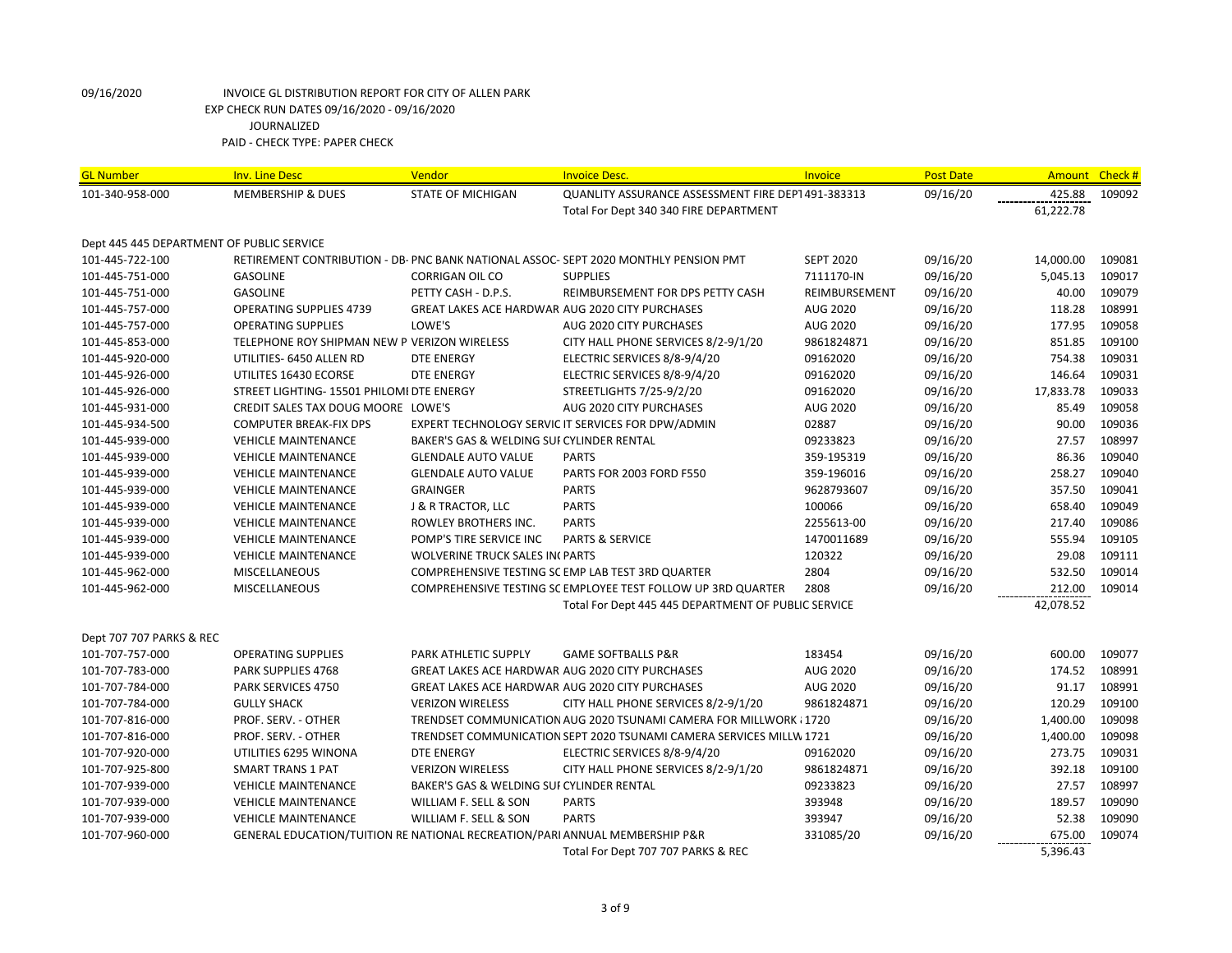| <b>GL Number</b>                       | <b>Inv. Line Desc</b>                                                             | Vendor                                         | <b>Invoice Desc.</b>                                                                         | <b>Invoice</b>   | <b>Post Date</b> | Amount Check # |        |
|----------------------------------------|-----------------------------------------------------------------------------------|------------------------------------------------|----------------------------------------------------------------------------------------------|------------------|------------------|----------------|--------|
| Dept 751 751 COMMUNITY CENTER          |                                                                                   |                                                |                                                                                              |                  |                  |                |        |
| 101-751-701-000                        | PERSONAL SERVICES                                                                 | LOWE'S                                         | AUG 2020 CITY PURCHASES                                                                      | <b>AUG 2020</b>  | 09/16/20         | 101.72         | 109058 |
| 101-751-757-000                        | <b>OPERATING SUPPLIES</b>                                                         | <b>CORRIGAN OIL CO</b>                         | PROPANE EXCHANGE ICE ARENA                                                                   | 0438573-IN       | 09/16/20         | 91.00          | 109017 |
| 101-751-816-000                        | PROF. SERV. - OTHER                                                               | MICHIGAN CNG SYSTEMS, LLI SERVICES CIVIC ARENA |                                                                                              | 1991             | 09/16/20         | 2,100.00       | 109064 |
| 101-751-920-000                        | <b>UTILITIES</b>                                                                  | <b>ALLEN PARK WATER</b>                        | WATER SERVICES FOR COMM CTR 7/1-8/1/20 15800 WHITE                                           |                  | 09/16/20         | 1,988.35       | 108996 |
| 101-751-931-000                        | <b>BUILDING MAINTENANCE 4778</b>                                                  |                                                | <b>GREAT LAKES ACE HARDWAR AUG 2020 CITY PURCHASES</b>                                       | AUG 2020         | 09/16/20         | 442.50         | 108991 |
| 101-751-931-000                        | <b>BUILDING MAINTENANCE</b>                                                       | LOWE'S                                         | AUG 2020 CITY PURCHASES                                                                      | <b>AUG 2020</b>  | 09/16/20         | 219.55         | 109058 |
| 101-751-931-000                        | <b>BUILDING MAINTENANCE</b>                                                       | NETWORK SERVICES COMPAI SUPPLIES FOR P&R       |                                                                                              | 6675278-00       | 09/16/20         | 562.16         | 109073 |
| 101-751-931-000                        | <b>BUILDING MAINTENANCE</b>                                                       | NETWORK SERVICES COMPAI SUPPLIES P&R           |                                                                                              | 6668490-02       | 09/16/20         | 55.00          | 109073 |
| 101-751-931-000                        | <b>BUILDING MAINTENANCE</b>                                                       | NETWORK SERVICES COMPAI SUPPLIES P&R           |                                                                                              | 6668490-1        | 09/16/20         | 46.67          | 109073 |
| 101-751-931-000                        | <b>BUILDING MAINTENANCE</b>                                                       | <b>ORKIN</b>                                   | SEPT 2020 COMM CTR SERVICES                                                                  | 202072140        | 09/16/20         | 80.03          | 109075 |
| 101-751-934-000                        | EQUIPMENT MAINTENANCE 4738 GREAT LAKES ACE HARDWAR AUG 2020 CITY PURCHASES        |                                                |                                                                                              | AUG 2020         | 09/16/20         | 70.66          | 108991 |
| 101-751-934-000                        | <b>EQUIPMENT MAINTENANCE</b>                                                      | CAMFIL USA INC LIVONIA                         | <b>PARTS</b>                                                                                 | 30181816         | 09/16/20         | 321.72         | 109002 |
|                                        |                                                                                   |                                                | Total For Dept 751 751 COMMUNITY CENTER                                                      |                  |                  | 6,079.36       |        |
|                                        |                                                                                   |                                                |                                                                                              |                  |                  |                |        |
| Dept 803 HISTORICAL                    |                                                                                   |                                                |                                                                                              |                  |                  |                |        |
| 101-803-801-001                        | LAWN & SNOW SERVICES                                                              | JOHN'S LANDSCAPING & SNO AUG 2020 LAWN MNT     |                                                                                              | 23249            | 09/16/20         | 140.00         | 109050 |
|                                        |                                                                                   |                                                | <b>Total For Dept 803 HISTORICAL</b>                                                         |                  |                  | 140.00         |        |
|                                        |                                                                                   |                                                |                                                                                              |                  |                  |                |        |
| Dept 864 864 RETIREE/ACTIVE HEALTHCARE |                                                                                   |                                                |                                                                                              |                  |                  |                |        |
| 101-864-722-100                        |                                                                                   |                                                | RETIREMENT CONTRIBUTION - GF PNC BANK NATIONAL ASSOC-SEPT 2020 MONTHLY PENSION PMT           | <b>SEPT 2020</b> | 09/16/20         | 6,834.00       | 109081 |
|                                        |                                                                                   |                                                | Total For Dept 864 864 RETIREE/ACTIVE HEALTHCARE                                             |                  |                  | 6,834.00       |        |
|                                        |                                                                                   |                                                |                                                                                              |                  |                  |                |        |
|                                        |                                                                                   |                                                | Total For Fund 101 GENERAL FUND                                                              |                  |                  | 465,618.95     |        |
| Fund 202 MAJOR STREET FUND             |                                                                                   |                                                |                                                                                              |                  |                  |                |        |
| Dept 475 475 TRAFFIC SERVICES          |                                                                                   |                                                |                                                                                              |                  |                  |                |        |
| 202-475-703-050                        | INTERFUND LABOR/EQUIP - TRAFF WAYNE COUNTY - ACCTS. RECTRAFFIC SIGNAL ENERGY 7/20 |                                                |                                                                                              | 1010210          | 09/16/20         | 201.89         | 109107 |
| 202-475-703-050                        |                                                                                   |                                                | INTERFUND LABOR/EQUIP - TRAFF WAYNE COUNTY - ACCTS. RE( WO 79676 1/20 COUNTY INSPECTION COST | 303898           | 09/16/20         | 40.19          | 109108 |
|                                        |                                                                                   |                                                | Total For Dept 475 475 TRAFFIC SERVICES                                                      |                  |                  | 242.08         |        |
|                                        |                                                                                   |                                                |                                                                                              |                  |                  |                |        |
| Dept 479 PRESERVATION - STREETS        |                                                                                   |                                                |                                                                                              |                  |                  |                |        |
| 202-479-757-000                        | <b>OPERATING SUPPLIES</b>                                                         | AJAX MATERIALS CORP.                           | UPM COLD MIX SUPPLIES FOR DPS                                                                | 251910           | 09/16/20         | 1,122.40       | 108994 |
| 202-479-801-220                        | <b>PROF'L SERVICES</b>                                                            | <b>BUCCILLI GROUP, LLC</b>                     | INSPECTION SERV 8/31-9/3/20 MAJOR STREETS 4152                                               |                  | 09/16/20         | 1,512.00       | 109000 |
| 202-479-820-000                        | <b>ENGINEERING</b>                                                                | <b>BUCCILLI GROUP, LLC</b>                     | INSPECTION SERVICES MAJOR STS 8/25-8/27/2/4131                                               |                  | 09/16/20         | 1,026.00       | 109000 |
|                                        |                                                                                   |                                                | Total For Dept 479 PRESERVATION - STREETS                                                    |                  |                  | 3,660.40       |        |
|                                        |                                                                                   |                                                |                                                                                              |                  |                  |                |        |
|                                        |                                                                                   |                                                | Total For Fund 202 MAJOR STREET FUND                                                         |                  |                  | 3,902.48       |        |

Fund 203 LOCAL STREET FUND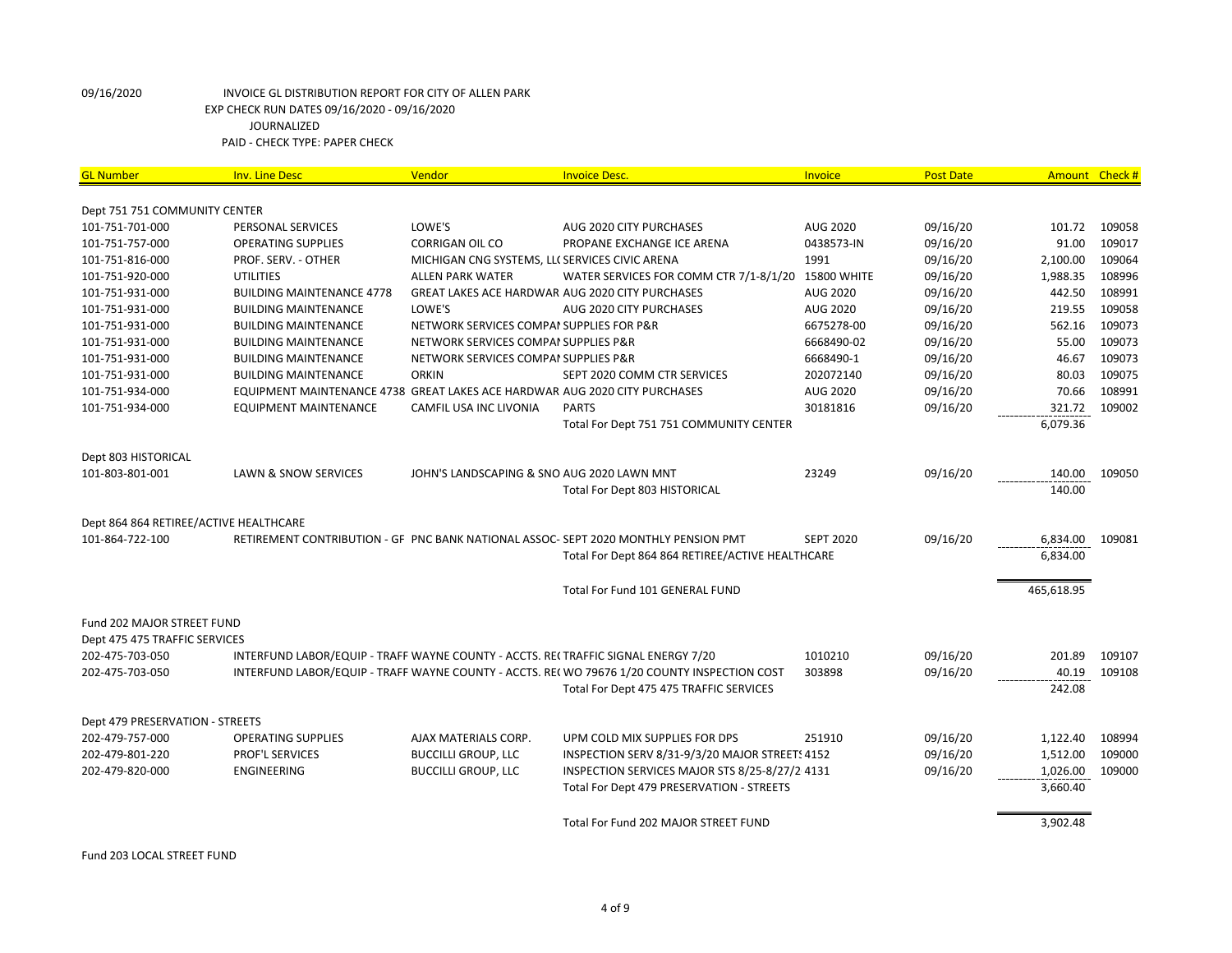| <b>GL Number</b>                  | <b>Inv. Line Desc</b>                 | Vendor                                           | <b>Invoice Desc.</b>                                                                 | Invoice         | <b>Post Date</b> | Amount Check #    |        |
|-----------------------------------|---------------------------------------|--------------------------------------------------|--------------------------------------------------------------------------------------|-----------------|------------------|-------------------|--------|
| Dept 479 PRESERVATION - STREETS   |                                       |                                                  |                                                                                      |                 |                  |                   |        |
| 203-479-714-000                   | ROUTINE MAINTENANCE                   |                                                  | PROFESSIONAL SERVICE IND I CONCRETE TESTING IN CITY AS NEEDED                        | 00722464        | 09/16/20         | 1,706.26          | 109082 |
| 203-479-757-000                   | <b>OPERATING SUPPLIES</b>             | AJAX MATERIALS CORP.                             | UPM COLD MIX SUPPLIES FOR DPS                                                        | 251910          | 09/16/20         | 1,122.40          | 108994 |
| 203-479-801-220                   | PROF'L SERVICES -TREES                | T-N-T TREE SERVICE INC                           | REMOVAL & CLEAN UP OF 2 TREES THOMAS ST 600272                                       |                 | 09/16/20         | 1,843.75          | 109095 |
| 203-479-801-220                   | PROF'L SERVICES -TREES                | T-N-T TREE SERVICE INC                           | TRIM TREES & CLEAN UP ON STERLING ST                                                 | 600268          | 09/16/20         | 825.00            | 109095 |
| 203-479-801-220                   | PROF'L SERVICES - TREES               | T-N-T TREE SERVICE INC                           | REMOVAL & CLEANUP OF 3 TREES ON STERLIN(600270                                       |                 | 09/16/20         | 1,631.25          | 109095 |
|                                   |                                       |                                                  | Total For Dept 479 PRESERVATION - STREETS                                            |                 |                  | 7,128.66          |        |
| Dept 483 ADMINISTRATION - STREETS |                                       |                                                  |                                                                                      |                 |                  |                   |        |
| 203-483-820-000                   | ENGINEERING                           | <b>BUCCILLI GROUP, LLC</b>                       | INSPECTION SERVICES LOCAL STS 8/24-8/29/204130                                       |                 | 09/16/20         | 3,078.00          | 109000 |
| 203-483-820-000                   | <b>ENGINEERING</b>                    | <b>BUCCILLI GROUP, LLC</b>                       | INSPECTION SERVICES 9/2-9/4/20 LOCAL STREE 4153                                      |                 | 09/16/20         | 3,078.00          | 109000 |
| 203-483-820-000                   | <b>ENGINEERING</b>                    | <b>BUCCILLI GROUP, LLC</b>                       | INSPECTION SERV LOCAL STREETS 9/9-9/12/20 4166                                       |                 | 09/16/20         | 2,106.00          | 109000 |
| 203-483-820-000                   | <b>ENGINEERING</b>                    | C.E. RAINES COMPANY                              | JOB AP-125 ENG SURVEY SERV PAVEMENT REPI17083                                        |                 | 09/16/20         | 150.00            | 109005 |
| 203-483-820-000                   | ENGINEERING                           | C.E. RAINES COMPANY                              | JOB AP-133 ENG SURVEY SERV ROBINSON & OS 17086                                       |                 | 09/16/20         | 27,838.75         | 109005 |
| 203-483-820-000                   | ENGINEERING                           | C.E. RAINES COMPANY                              | JOB AP-107 ENG SURVEY SERV PAVEMENT REPI17082                                        |                 | 09/16/20         | 312.00            | 109005 |
| 203-483-820-000                   | ENGINEERING                           | C.E. RAINES COMPANY                              | JOB AP-135 ENG SURVEY SERV 2020 SEALCOAT 17089                                       |                 | 09/16/20         | 1,914.00          | 109005 |
|                                   |                                       |                                                  | Total For Dept 483 ADMINISTRATION - STREETS                                          |                 |                  | 38,476.75         |        |
|                                   |                                       |                                                  | Total For Fund 203 LOCAL STREET FUND                                                 |                 |                  | 45,605.41         |        |
| Fund 226 RUBBISH FUND             |                                       |                                                  |                                                                                      |                 |                  |                   |        |
| Dept 450 450 RUBBISH              |                                       |                                                  |                                                                                      |                 |                  |                   |        |
| 226-450-817-000                   | <b>WASTE DISPOSAL</b>                 | ADVANCED DISPOSAL SERVIC SEPT 2020 BULK SERVICES |                                                                                      | V30001951695    | 09/16/20         | 138,206.01 108993 |        |
|                                   |                                       |                                                  | Total For Dept 450 450 RUBBISH                                                       |                 |                  | 138,206.01        |        |
|                                   |                                       |                                                  | Total For Fund 226 RUBBISH FUND                                                      |                 |                  | 138,206.01        |        |
| <b>Fund 249 BUILDING FUND</b>     |                                       |                                                  |                                                                                      |                 |                  |                   |        |
| Dept 371 371 BUILDING DEPARTMENT  |                                       |                                                  |                                                                                      |                 |                  |                   |        |
| 249-371-821-000                   | MECHANICAL INSPECTIONS                | CARNILL, STEVE                                   | AUG 2020 MECHANICAL INSPECTIONS                                                      | AUG 2020        | 09/16/20         | 4,371.50          | 109004 |
| 249-371-821-000                   | MECHANICAL INSPECTIONS                |                                                  | MECHANICAL SAFETY & CON: AUG 2020 BUILDING INSPECTIONS                               | AUG 2020        | 09/16/20         | 800.00            | 109062 |
| 249-371-822-000                   | PLUMBING INSPECTIONS                  | HALASH, JEROME                                   | AUG 2020 PLUMBING INSPECTIONS                                                        | <b>AUG 2020</b> | 09/16/20         | 859.60            | 109045 |
| 249-371-822-500                   | ELECTRICAL INSPECTIONS                | CARY, KENNETH                                    | AUG 2020 ELECTRICAL INSPECTIONS                                                      | AUG 2020        | 09/16/20         | 3,156.50          | 109003 |
| 249-371-853-000                   | <b>TELEPHONE</b>                      | <b>VERIZON WIRELESS</b>                          | BLDG SERVICES ORDINANCES TABLETS 7/11-8/19860512332                                  |                 | 09/16/20         | 108.12            | 109099 |
| 249-371-853-000                   | <b>TELEPHONE TANNIA JETT</b>          | <b>VERIZON WIRELESS</b>                          | CITY HALL PHONE SERVICES 8/2-9/1/20                                                  | 9861824871      | 09/16/20         | 177.14            | 109100 |
| 249-371-935-000                   |                                       |                                                  | COMPUTER MAINTENANCE BLDG EXPERT TECHNOLOGY SERVIC IT SERVICES FOR MATT IN BLDG DEPT | 02886           | 09/16/20         | 45.00             | 109036 |
| 249-371-935-000                   | <b>COMPUTER SOFTWARE MAINTEN/ MSC</b> |                                                  | MUNICIPAL SERVICE CO INTIAL COMMENCEME INV10056                                      |                 | 09/16/20         | 4,800.00          | 109070 |
|                                   |                                       |                                                  | Total For Dept 371 371 BUILDING DEPARTMENT                                           |                 |                  | 14,317.86         |        |
|                                   |                                       |                                                  | Total For Fund 249 BUILDING FUND                                                     |                 |                  | 14,317.86         |        |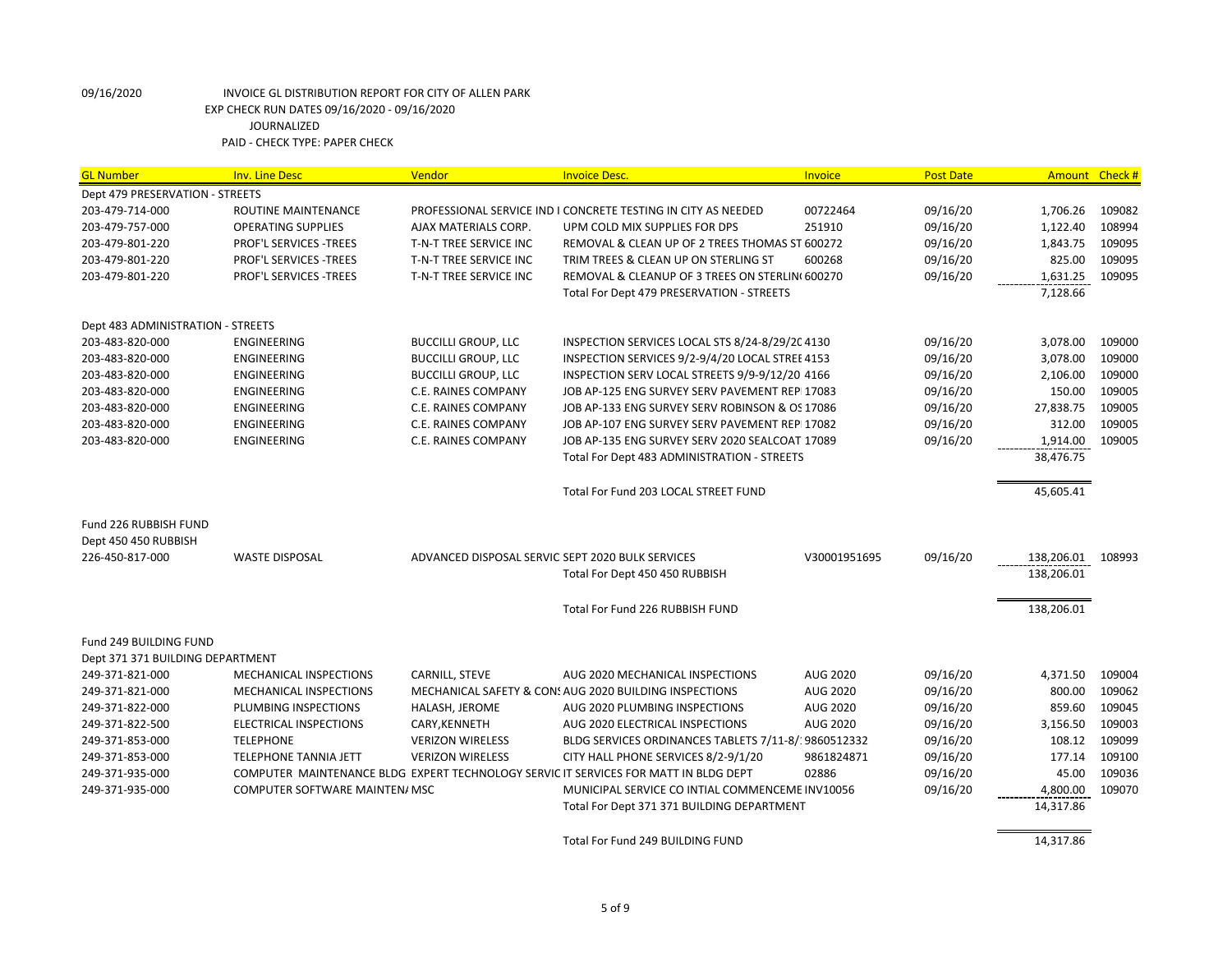| Fund 250 DDA OPERATING                                                                                                                             |                 |
|----------------------------------------------------------------------------------------------------------------------------------------------------|-----------------|
|                                                                                                                                                    |                 |
| Dept 000                                                                                                                                           |                 |
| 250-000-716-000<br><b>MEDICAL</b><br>NATIONAL FINANCIAL SERVIC SEPT 2020 RETIREMENT MONTHLY CONTRIBUT SEPT 2020<br>09/16/20<br>530.99              | 109072          |
| 09/16/20<br>940.00<br>250-000-801-001<br><b>LAWN SERVICES</b><br>SEASONAL PROPERTY MANA( AUG 2020 MOWING SERVICES<br>2593                          | 109088          |
| AUG 2020 RETAINER SERVICES FOR DDA OFFICI A-08312020<br>09/16/20<br>1,250.00<br>250-000-826-000<br><b>LEGAL SERVICES</b><br>MILLER & MILLER, P.C.  | 109068          |
| <b>UTILITIES</b><br>09/16/20<br>106.58<br>250-000-920-000<br><b>DTE ENERGY</b><br>6543 ALLEN RD SERVICES 8/5-9/2/20<br>910008199275                | 109026          |
| 250-000-920-000<br><b>UTILITIES</b><br>DTE ENERGY<br>6543 ALLEN RD SERVICES 8/5-8/2/20<br>910021109236<br>09/16/20                                 | 37.48<br>109027 |
| 184.91<br>250-000-920-000<br><b>UTILITIES</b><br><b>DTE ENERGY</b><br>5951 N ALLEN RD SERV 8/5-9/2/20<br>910007536998<br>09/16/20                  | 109028          |
| 159.62<br>250-000-920-000<br><b>UTILITIES</b><br>DTE ENERGY<br>15500 BEATRICE PARKING LOT LIGHTS 8/5-9/2/910005331970<br>09/16/20                  | 109029          |
| 250-000-920-000<br><b>UTILITIES</b><br><b>DTE ENERGY</b><br>5301 ALLEN RD PARKING LOT LIGHTS 8/6-9/3/2910006782213<br>09/16/20                     | 74.32<br>109030 |
| 180.00<br>250-000-931-000<br><b>BUILDING MAINTENANCE</b><br>PROPERTY MANAGEMENT<br>WINDOW CLEANING MAR-AUG<br>10225<br>09/16/20                    | 109083          |
| 182080<br>160.00<br>MARKETING/PROMOTIONS<br>BRENDEL'S SEPTIC TANK SER\ PORTA POTTY RENTAL 8/16-9/12/20<br>09/16/20<br>250-000-960-000              | 108999          |
| 302.86<br>250-000-960-000<br>MARKETING/PROMOTIONS<br>182081<br>09/16/20<br>BRENDEL'S SEPTIC TANK SER\ PORTA POTTY RENTAL 7/22-9/12/20              | 108999          |
| <b>AUG 2020</b><br>09/16/20<br>180.00<br>250-000-962-000<br><b>MISCELLANEOUS</b><br>DOWNRIVER PEST CONTROL AUG 2020 QUANDT ALLEY MNT               | 109024          |
| E2055<br>75.00<br>250-000-962-000<br>MISCELLANEOUS<br>MICHIGAN DOWNTOWN ASS 2020 ANNUAL CONFERENCE<br>09/16/20                                     | 109063          |
| SUPPLIES FOR DDA OFFICE<br>003<br>09/16/20<br>1,000.00<br>250-000-975-000<br><b>DESIGN COMMITTEE</b><br>WILLIAMSON, BRONTAE                        | 109110          |
| 5,181.76<br>Total For Dept 000                                                                                                                     |                 |
| 5,181.76<br>Total For Fund 250 DDA OPERATING                                                                                                       |                 |
| Fund 271 LIBRARY                                                                                                                                   |                 |
| Dept 000                                                                                                                                           |                 |
| BLAKNEY, DAN<br>63383<br>09/16/20<br>349.50<br>271-000-757-000<br><b>OPERATING SUPPLIES</b><br><b>ITU ON LINE IT TRAINING</b>                      | 108998          |
| VIRTUAL READING FAIRY GODMOTHER 6/19/20 AP2020006<br>09/16/20<br>250.00<br>271-000-757-000<br><b>OPERATING SUPPLIES</b><br>TOBIAS, MELISSA BEHRING | 109025          |
| 7794<br>140.00<br>271-000-757-000<br><b>OPERATING SUPPLIES</b><br>MIDWEST COLLABORATIVE LI CONFERENCE REGISTRATION BRANDI<br>09/16/20              | 109066          |
| 352500<br>214.65<br>271-000-827-000<br><b>LIBRARY SERVICES</b><br>MIDWEST COLLABORATIVE LI LIBRO CURBSIDE PICKUP<br>09/16/20                       | 109065          |
| 271-000-827-000<br><b>LIBRARY SERVICES</b><br>THE LIBRARY NETWORK<br>66542<br>09/16/20<br>1,169.97<br>SAMSUNG GALAXY TABLET FOR LIBRARY            | 109096          |
| 992.20<br><b>MATERIALS</b><br>99333141<br>09/16/20<br>271-000-828-000<br><b>MIDWEST TAPE</b><br><b>HOOPIA DIGITAL FOR LIBRARY</b>                  | 109067          |
| 66557<br>09/16/20<br>46.00<br>271-000-828-000<br><b>MATERIALS</b><br>THE LIBRARY NETWORK<br>MR MARCH/THROUGH AN OFFICERS EYES                      | 109096          |
| 15.99<br><b>MATERIALS</b><br>REFUND FOR DAMAGED BOOK<br><b>REFUND</b><br>09/16/20<br>271-000-828-000<br>WHITE LAKE TWSP LIRBARY                    | 109109          |
| 1,103.23<br>271-000-920-000<br><b>DTE ENERGY</b><br>09162020<br>09/16/20<br>UTILITIES 8100 ALLEN RD<br>ELECTRIC SERVICES 8/8-9/4/20                | 109031          |
| <b>RMG OUTDOOR SERVICES</b><br>09/16/20<br>180.00<br>271-000-931-000<br><b>BUILDING MAINTENANCE</b><br>AUG 2020 LAWN SERVICES FOR LIBRARY<br>42659 | 109085          |
| 4,461.54<br>Total For Dept 000                                                                                                                     |                 |
| <b>Total For Fund 271 LIBRARY</b><br>4,461.54                                                                                                      |                 |
| Fund 401 CAPITAL PROJECT FUND<br>Dept 000                                                                                                          |                 |
| 401-000-987-300<br>CONST-DPS/WATER<br>C.E. RAINES COMPANY<br>JOB AP-98 SURVEY SERVICES AT NEW DPS SITE 17081<br>09/16/20<br>4,618.00               | 109005          |
| 401-000-987-300<br>CONST-DPS/WATER<br>G2 CONSULTING GROUP LLC SOIL INSPECTION SERVICES FOR NEW DPS<br>201866<br>09/16/20<br>9,477.50               | 109039          |
| 401-000-987-300<br>CONST-DPS/WATER<br><b>SIDOCK GROUP INC</b><br>ARCHITECT FEES FOR NEW DPS FACILITY<br>319622.B-5<br>09/16/20<br>15,646.00        | 109091          |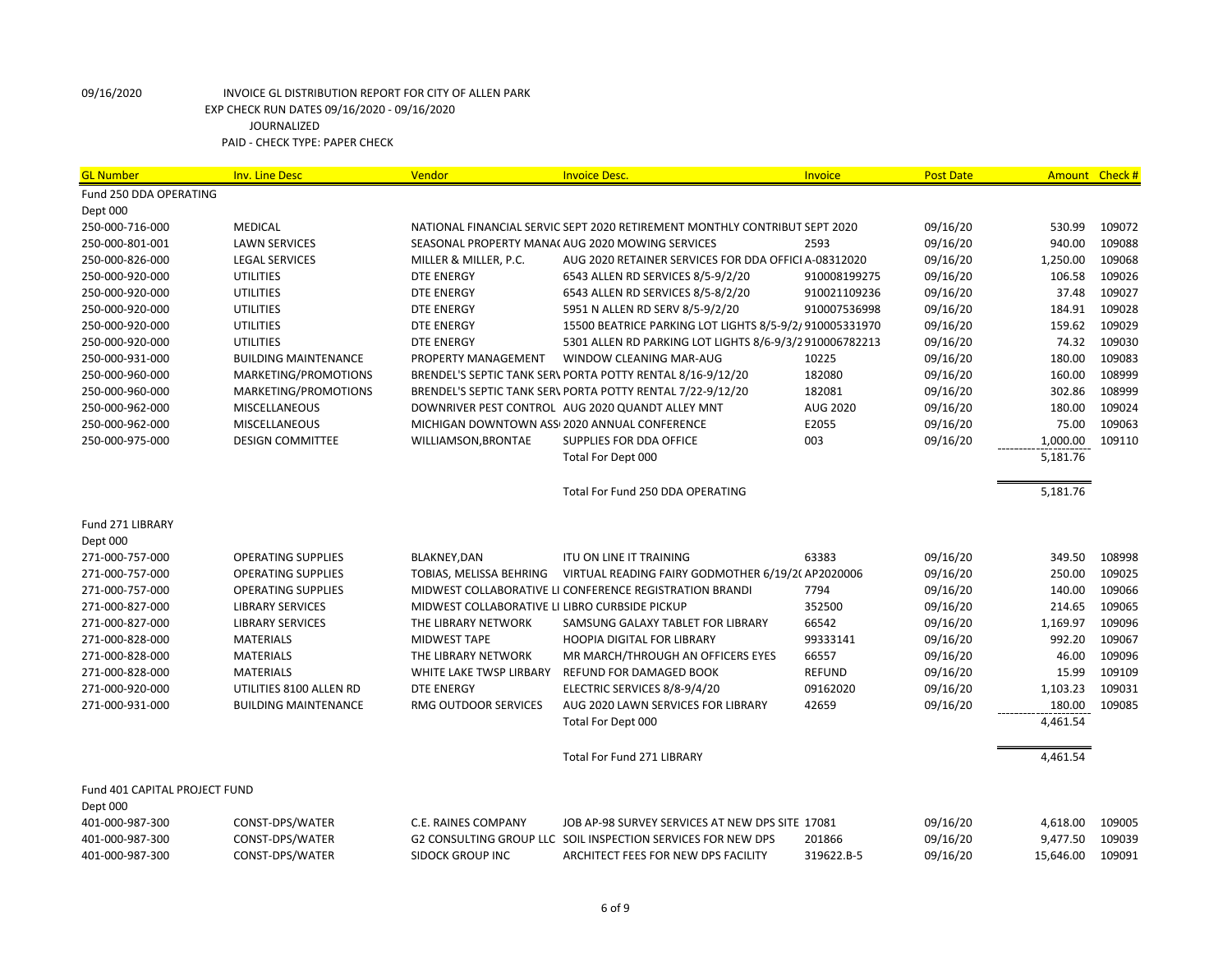| <b>GL Number</b>       | <b>Inv. Line Desc</b>              | Vendor                                           | <b>Invoice Desc.</b>                                                   | Invoice         | <b>Post Date</b> | Amount     | Check# |
|------------------------|------------------------------------|--------------------------------------------------|------------------------------------------------------------------------|-----------------|------------------|------------|--------|
|                        |                                    |                                                  | Total For Dept 000                                                     |                 |                  | 29,741.50  |        |
|                        |                                    |                                                  |                                                                        |                 |                  |            |        |
|                        |                                    |                                                  | Total For Fund 401 CAPITAL PROJECT FUND                                |                 |                  | 29,741.50  |        |
| Fund 592 WATER & SEWER |                                    |                                                  |                                                                        |                 |                  |            |        |
| Dept 000               |                                    |                                                  |                                                                        |                 |                  |            |        |
| 592-000-275-000        | 10-WATER                           | <b>CITY OF ALLEN PARK</b>                        | UB REFUND FOR ACCOUNT: 050-KE160-90 PAY, REFUND                        |                 | 09/16/20         | 203.99     | 109069 |
|                        |                                    |                                                  | Total For Dept 000                                                     |                 |                  | 203.99     |        |
| Dept 600 WATER         |                                    |                                                  |                                                                        |                 |                  |            |        |
| 592-600-745-400        | CREDIT SALES TAX DOUG MOORE LOWE'S |                                                  | AUG 2020 CITY PURCHASES                                                | <b>AUG 2020</b> | 09/16/20         | 95.40      | 109058 |
| 592-600-748-000        | <b>HYDRANT MAINTENANCE</b>         | CORE & MAIN LP                                   | <b>HYDRANT PURCHASE</b>                                                | M779311         | 09/16/20         | 2,375.00   | 109016 |
| 592-600-873-000        | <b>MAIN MAINTENANCE</b>            | <b>FREEPORT SUPPLY CO.</b>                       | <b>SUPPLIES WATER DEPT</b>                                             | 25073           | 09/16/20         | 655.46     | 109038 |
| 592-600-873-000        | <b>MAIN MAINTENANCE</b>            | FREEPORT SUPPLY CO.                              | <b>SUPPLIES WATER DEPT</b>                                             | 25091           | 09/16/20         | 666.90     | 109038 |
| 592-600-873-000        | <b>MAIN MAINTENANCE</b>            | JOHN D. OSBORNE TRUCKING CLASS 2 SAND & DELIVERY |                                                                        | 093339          | 09/16/20         | 1,139.99   | 109051 |
| 592-600-873-000        | <b>MAIN MAINTENANCE</b>            | PACE ANALYTICAL SERVICES LUCMR4 WATER TEST       |                                                                        | 2035373076      | 09/16/20         | 388.00     | 109076 |
| 592-600-873-000        | <b>MAIN MAINTENANCE</b>            | PACE ANALYTICAL SERVICES LUCMR4 WATER TEST       |                                                                        | 2035376090      | 09/16/20         | 388.00     | 109076 |
| 592-600-873-000        | <b>MAIN MAINTENANCE</b>            | PETTY CASH - WATER                               | REIMBURSEMENT FOR WATER PETTY CASH                                     | REIMBURSEMENT   | 09/16/20         | 8.33       | 109080 |
| 592-600-926-050        | PURCHASED WATER-USAGE              |                                                  | GREAT LAKES WATER AUTHO JULY 2020 WHOLESALE USAGE & FIXED FEE'S        | JULYWHOLESALE   | 09/16/20         | 260,802.06 | 109022 |
| 592-600-939-000        | <b>VEHICLE MAINTENANCE</b>         | <b>EXOTIC AUTOMATION &amp; SUPI PARTS</b>        |                                                                        | 11059234        | 09/16/20         | 269.56     | 109035 |
| 592-600-939-000        | <b>VEHICLE MAINTENANCE</b>         | <b>GLENDALE AUTO VALUE</b>                       | <b>PARTS</b>                                                           | 359-195646      | 09/16/20         | 98.09      | 109040 |
| 592-600-939-000        | <b>VEHICLE MAINTENANCE</b>         | ROWLEY BROTHERS INC.                             | <b>PARTS</b>                                                           | 2255613-00      | 09/16/20         | 217.40     | 109086 |
| 592-600-939-000        | <b>VEHICLE MAINTENANCE</b>         |                                                  | WOLVERINE TRUCK SALES IN(SERVICES TO REPLACE TCM ON WATER SEWER 131280 |                 | 09/16/20         | 1,516.86   | 109111 |
|                        |                                    |                                                  | Total For Dept 600 WATER                                               |                 |                  | 268,621.05 |        |
|                        |                                    |                                                  |                                                                        |                 |                  |            |        |
| Dept 601 601 SEWER     |                                    |                                                  |                                                                        |                 |                  |            |        |
| 592-601-678-005        | RUBBLE REMOVAL                     | <b>CITY OF MOUNT CLEMENS</b>                     | SEPTIC VACTOR SEWER CHG #015404045                                     | 0028001615      | 09/16/20         | 367.00     | 109011 |
| 592-601-745-300        | STORM/CB MAINTENANCE               | <b>CO-PIPE PRODUCTS INC</b>                      | <b>SUPPLIES</b>                                                        | 55344           | 09/16/20         | 603.24     | 109015 |
| 592-601-920-000        | UTILITIES 997 ENTERPRISE           | <b>DTE ENERGY</b>                                | ELECTRIC SERVICES 8/8-9/4/20                                           | 09162020        | 09/16/20         | 2,070.79   | 109031 |
| 592-601-923-000        | PROFESSIONAL SERVICES              | <b>RITTER GIS INC</b>                            | AUG 2020 AMS/GOS SUPPORT SERVICES                                      | 2020-1352       | 09/16/20         | 1,940.00   | 109084 |
| 592-601-927-050        | SEWAGE DISPOSAL-GLWA               | GREAT LAKES WATER AUTHO AUG 2020 SEWAGE USAGE    |                                                                        | AUGSEWAGE       | 09/16/20         | 71,200.00  | 109023 |
| 592-601-927-100        | <b>DETROIT POLLUTANTS</b>          |                                                  | GREAT LAKES WATER AUTHO JULY 2020 POLLUTANT SURCHARGE                  | JULYPOLLUTANT   | 09/16/20         | 795.16     | 109021 |
| 592-601-930-000        | <b>SEWER MAINTENANCE</b>           | CORE & MAIN LP                                   | <b>SUPPLIES FOR WATER</b>                                              | M939122         | 09/16/20         | 228.66     | 109016 |
| 592-601-930-000        | <b>SEWER MAINTENANCE</b>           | <b>HADDIX ELECTRIC</b>                           | MATERIAL & LABOR TO MAKE REPAIRS TO ST LI 10151                        |                 | 09/16/20         | 3,200.00   | 109044 |
| 592-601-939-100        | <b>VEHICLE MAINTENANCE</b>         | BAKER'S GAS & WELDING SUI CYLINDER RENTAL        |                                                                        | 09233823        | 09/16/20         | 27.57      | 108997 |
| 592-601-951-000        | <b>ENGINEERING CONSULTANTS</b>     | C.E. RAINES COMPANY                              | JOB AP-01 SURVEY SERVICES GENERAL PROJECT17080                         |                 | 09/16/20         | 1,686.00   | 109005 |
|                        |                                    |                                                  | Total For Dept 601 601 SEWER                                           |                 |                  | 82,118.42  |        |
| Dept 603 603 BASIN     |                                    |                                                  |                                                                        |                 |                  |            |        |
| 592-603-757-000        | <b>OPERATING SUPPLIES</b>          | <b>GRAINGER</b>                                  | <b>PARTS</b>                                                           | 9560124498      | 09/16/20         | 190.50     | 109041 |
| 592-603-853-000        | TELEPHONE JAMES FARMER             | <b>VERIZON WIRELESS</b>                          | CITY HALL PHONE SERVICES 8/2-9/1/20                                    | 9861824871      | 09/16/20         | 472.83     | 109100 |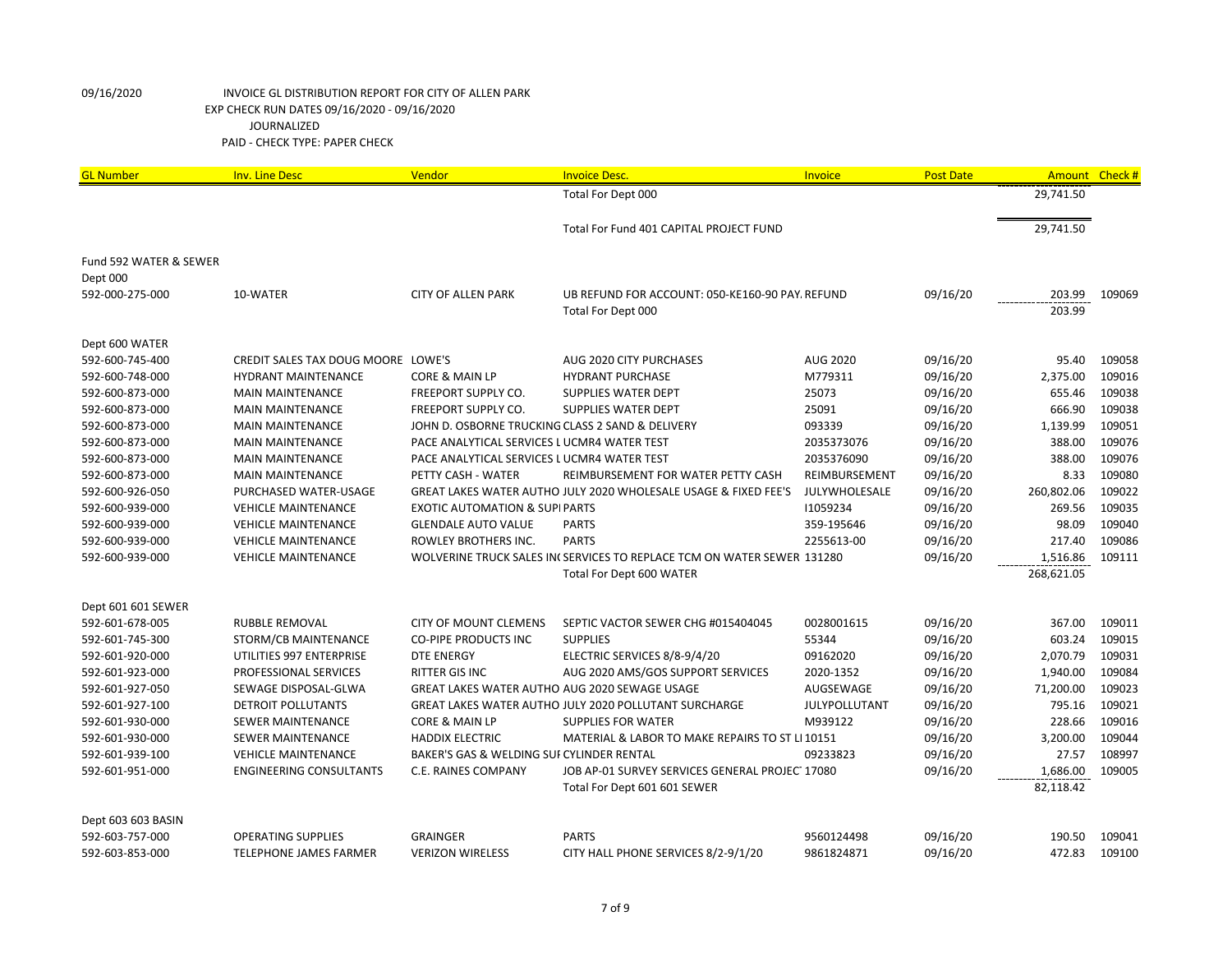| <b>GL Number</b>             | <b>Inv. Line Desc</b>                  | Vendor                        | <b>Invoice Desc.</b>                                                               | Invoice          | <b>Post Date</b> | Amount Check # |        |
|------------------------------|----------------------------------------|-------------------------------|------------------------------------------------------------------------------------|------------------|------------------|----------------|--------|
| 592-603-920-000              | UTILITIES 1840 DIX RD                  | <b>DTE ENERGY</b>             | ELECTRIC SERVICES 8/8-9/4/20                                                       | 09162020         | 09/16/20         | 4,297.11       | 109031 |
| 592-603-931-000              | <b>BUILDING MAINTENANCE</b>            | <b>GRAINGER</b>               | <b>PARTS</b>                                                                       | 9631093052       | 09/16/20         | 157.20         | 109041 |
| 592-603-931-000              | CREDIT SALES TX AL CUST SERVICE LOWE'S |                               | AUG 2020 CITY PURCHASES                                                            | <b>AUG 2020</b>  | 09/16/20         | 37.00          | 109058 |
| 592-603-931-000              | <b>BUILDING MAINTENANCE</b>            | WYANDOTTE ALARM CO.           | COMMERCIAL RADIO MONITORING FOR BASIN 157410                                       |                  | 09/16/20         | 600.00         | 109112 |
| 592-603-931-000              | <b>BUILDING MAINTENANCE</b>            | WYANDOTTE ALARM CO.           | SERVICES TO INSTALL LTE CONTROLLER RADIO 157411                                    |                  | 09/16/20         | 595.00         | 109112 |
| 592-603-931-000              | <b>BUILDING MAINTENANCE</b>            | WYANDOTTE ALARM CO.           | COMERICIAL RADIO MONITORING FOR BASIN 157412                                       |                  | 09/16/20         | 600.00         | 109112 |
| 592-603-931-000              | <b>BUILDING MAINTENANCE</b>            | WYANDOTTE ALARM CO.           | SERVICES TO INTALL LTE CONTROLLER RADIO F(157409                                   |                  | 09/16/20         | 525.00         | 109112 |
| 592-603-934-000              | <b>EQUIPMENT MAINTENANCE</b>           | <b>GRAINGER</b>               | <b>PARTS</b>                                                                       | 9628793607       | 09/16/20         | 634.90         | 109041 |
| 592-603-934-000              | <b>EQUIPMENT MAINTENANCE</b>           | LOWE'S                        | AUG 2020 CITY PURCHASES                                                            | AUG 2020         | 09/16/20         | 223.26         | 109058 |
| 592-603-939-000              | <b>VEHICLE MAINTENANCE</b>             | <b>GLENDALE AUTO VALUE</b>    | <b>PARTS</b>                                                                       | 359-195301       | 09/16/20         | 562.49         | 109040 |
| 592-603-939-000              | <b>VEHICLE MAINTENANCE</b>             | <b>GLENDALE AUTO VALUE</b>    | OARTS FIR 2008 FORD F150 PICKUP                                                    | 359-195315       | 09/16/20         | 131.18         | 109040 |
| 592-603-939-000              | <b>VEHICLE MAINTENANCE</b>             | <b>VILLAGE FORD</b>           | <b>PARTS</b>                                                                       | 472447           | 09/16/20         | 686.87         | 109104 |
|                              |                                        |                               | Total For Dept 603 603 BASIN                                                       |                  |                  | 9,713.34       |        |
| Dept 604 ADMINISTRATION/DEBT |                                        |                               |                                                                                    |                  |                  |                |        |
| 592-604-722-100              |                                        |                               | RETIREMENT CONTRIBUTION - DB PNC BANK NATIONAL ASSOC-SEPT 2020 MONTHLY PENSION PMT | <b>SEPT 2020</b> | 09/16/20         | 14,794.00      | 109081 |
| 592-604-820-000              | <b>ENGINEERING</b>                     | <b>BUCCILLI GROUP, LLC</b>    | INSPECTION SERVICES 2020 DPS PROJ 8/24-8/2 4129                                    |                  | 09/16/20         | 1,836.00       | 109000 |
| 592-604-820-000              | <b>ENGINEERING</b>                     | <b>BUCCILLI GROUP, LLC</b>    | INSPECTION SERV 8/31-9/4/20 2020 DPS                                               | 4151             | 09/16/20         | 2,700.00       | 109000 |
| 592-604-820-000              | <b>ENGINEERING</b>                     | <b>BUCCILLI GROUP, LLC</b>    | INSPECTION SERVICES MEYER AVE LEAD SERVIC 4168                                     |                  | 09/16/20         | 594.00         | 109000 |
| 592-604-820-000              | <b>ENGINEERING</b>                     | <b>BUCCILLI GROUP, LLC</b>    | INSPECTION SERVICES 2020 DPS 9/8-9/11/20 4167                                      |                  | 09/16/20         | 918.00         | 109000 |
| 592-604-820-000              | <b>ENGINEERING</b>                     | C.E. RAINES COMPANY           | JOB AP-134 ENG SURVEY SER 2020 PAVEMENT 17026                                      |                  | 09/16/20         | 10,573.36      | 109005 |
| 592-604-820-000              | ENGINEERING                            | C.E. RAINES COMPANY           | JOB AP-129 ENG SURVEY SERV ALLEN RD BRIDC 17085                                    |                  | 09/16/20         | 665.00         | 109005 |
| 592-604-820-000              | <b>ENGINEERING</b>                     | <b>C.E. RAINES COMPANY</b>    | JOB AP-134 ENG SURVEY SERV WM REPLACME 17017                                       |                  | 09/16/20         | 8,888.25       | 109005 |
| 592-604-820-000              | ENGINEERING                            | C.E. RAINES COMPANY           | JOB AP-127 ENG SURVEY SERV RESIDENTIAL WI 17084                                    |                  | 09/16/20         | 450.00         | 109005 |
| 592-604-820-000              | <b>ENGINEERING</b>                     | C.E. RAINES COMPANY           | JOB AP-123 ENG SURVEY SERV LAURENCE ST LII17079                                    |                  | 09/16/20         | 1,257.68       | 109005 |
| 592-604-820-000              | <b>ENGINEERING</b>                     |                               | FISHBECK, THOMPSON, CARR I PROFESSIONAL SERVICES THRU 9/4 AP BASIN A 394664        |                  | 09/16/20         | 1,495.80       | 109037 |
| 592-604-971-000              | PROPERTY ACQUISTION-CONST              |                               | GV CEMENT CONTRACTING C PMT #2 FOR CONSTRUCTION AT NEW DPS SITE JOB 00-1736        |                  | 09/16/20         | 125,448.02     | 109043 |
| 592-604-971-000              | PROPERTY ACQUISTION-CONST              | <b>JS VIG CONSTRUCTION CO</b> | 2ND DRAW AP NEW DPS BLDG CONSTRUCTION 1736-2                                       |                  | 09/16/20         | 148,581.67     | 109052 |
| 592-604-987-200              | <b>CITY GO EXPENSE</b>                 |                               | KEY GOVERNMENT FINANCE   2020 W&S 20 GO BOND PRIN & INT PMT                        | 4641061          | 09/16/20         | 11,305.78      | 109054 |
|                              |                                        |                               | Total For Dept 604 ADMINISTRATION/DEBT                                             |                  |                  | 329,507.56     |        |
|                              |                                        |                               | Total For Fund 592 WATER & SEWER                                                   |                  |                  | 690,164.36     |        |
| Fund 701 TRUST AND AGENCY    |                                        |                               |                                                                                    |                  |                  |                |        |
| Dept 000                     |                                        |                               |                                                                                    |                  |                  |                |        |
| 701-000-246-500              | <b>ENGINEERING ESCROW</b>              | <b>BUCCILLI GROUP, LLC</b>    | ENGINEERING INSPECTIONS 8/31-9/4 PROJ PEN 4154                                     |                  | 09/16/20         | 972.00         | 109000 |
| 701-000-246-500              | <b>ENGINEERING ESCROW</b>              | <b>BUCCILLI GROUP, LLC</b>    | INSPECTION SERVICES 9/9-9/11/20 PENG1900C 4169                                     |                  | 09/16/20         | 594.00         | 109000 |
| 701-000-246-500              | <b>ENGINEERING ESCROW</b>              | C.E. RAINES COMPANY           | JOB AP-01 SURVEY SERVICES GENERAL PROJECT17080                                     |                  | 09/16/20         | 840.00         | 109005 |
| 701-000-249-000              | <b>FLOWER BED ESCROW</b>               | PETTY CASH - D.P.S.           | REIMBURSEMENT FOR DPS PETTY CASH                                                   | REIMBURSEMENT    | 09/16/20         | 171.60         | 109079 |
| 701-000-254-000              | POLICE DONATIONS                       | <b>ENTERPRISE UNIFORM CO</b>  | HONOR GUARD UNIFORMS FOR POLICE                                                    | 075866           | 09/16/20         | 672.20         | 109034 |
|                              |                                        |                               | Total For Dept 000                                                                 |                  |                  | 3,249.80       |        |